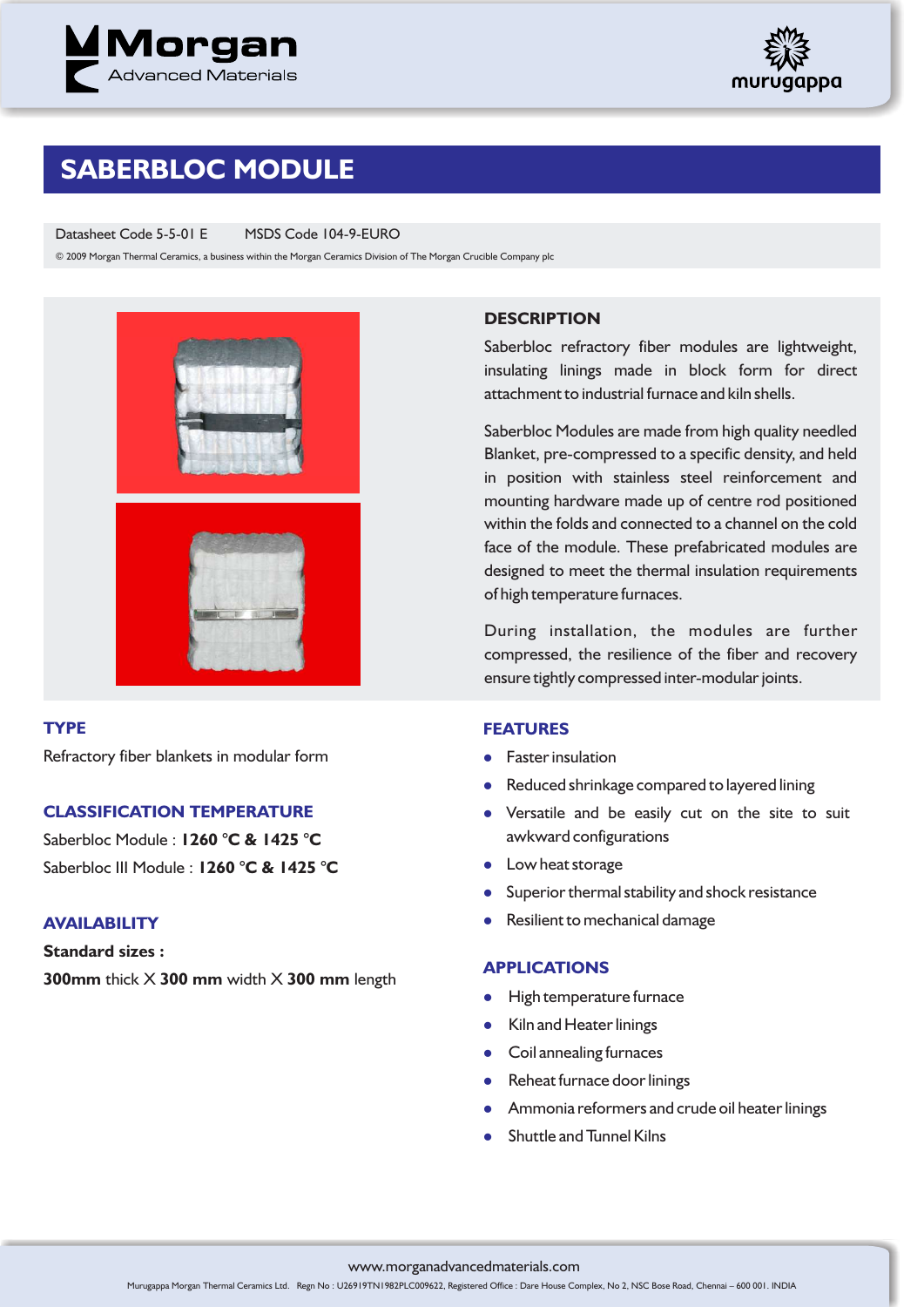



# **SABERBLOC MODULE**

### **MAJOR PROPERTIES**

| Density kg/m3                   | >160                     |           |
|---------------------------------|--------------------------|-----------|
| <b>Chemical Composition (%)</b> | $1260^{\circ}$ C         | 1425 °C   |
| AI2O3                           | $42 - 46$                | $33 - 37$ |
| SiO <sub>2</sub>                | $52 - 58$                | $48 - 52$ |
| ZrO2                            | $\overline{\phantom{a}}$ | $13 - 17$ |

### **DIMENSIONS & AVAILABILITY**

The modules can be made with other sizes and densities are available on request

The values given herein are typical values obtained in accordance with accepted test methods and are subject to normal manufacturing variations. They are supplied as a technical service and are subject to change without notice. Therefore, the data contained herein should not be used for specification purposes. Check with your Thermal Ceramics office to obtain current information

#### www.morganadvancedmaterials.com